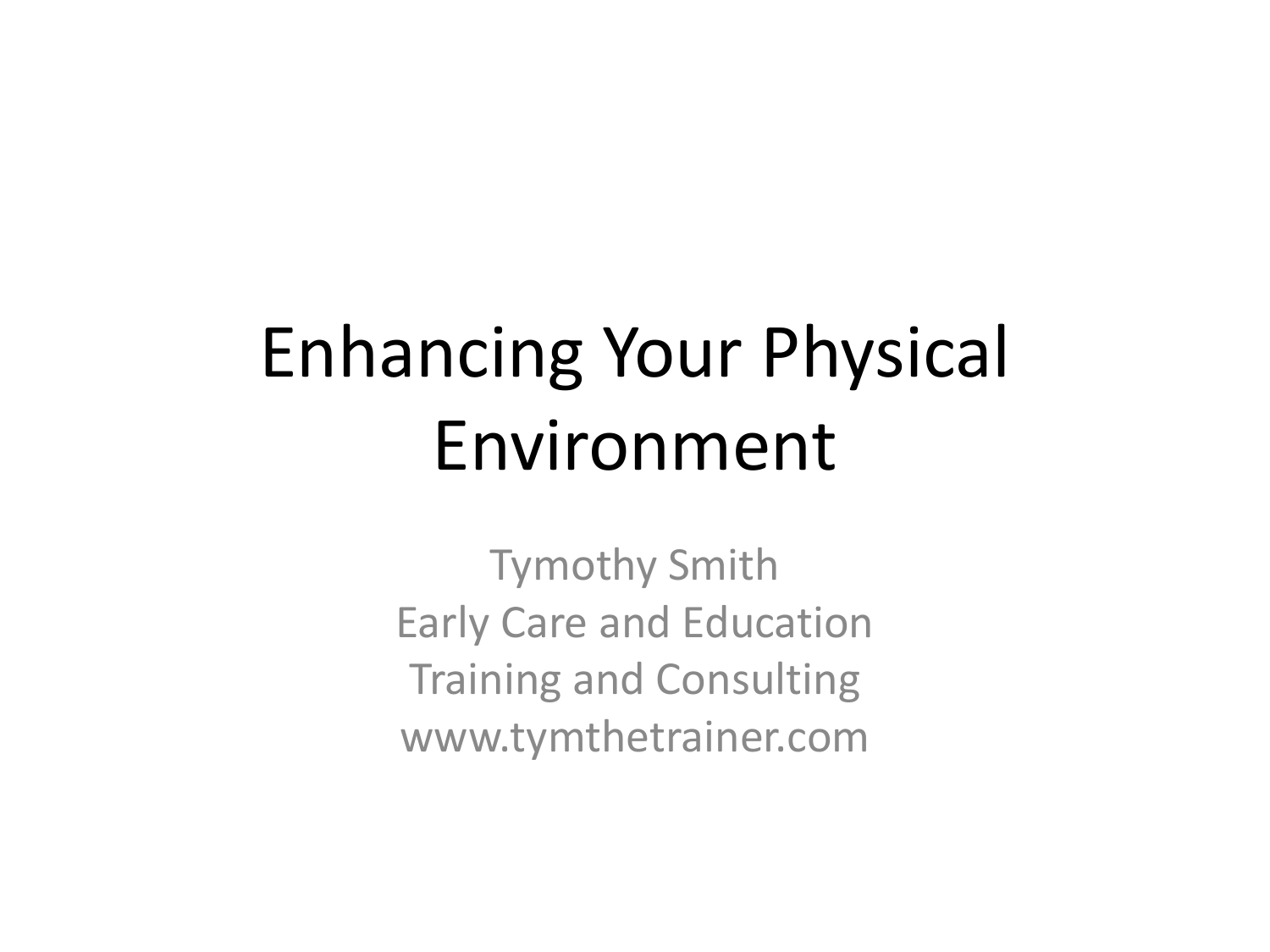When creating a safe and educational physical environment, keep the following criteria in mind.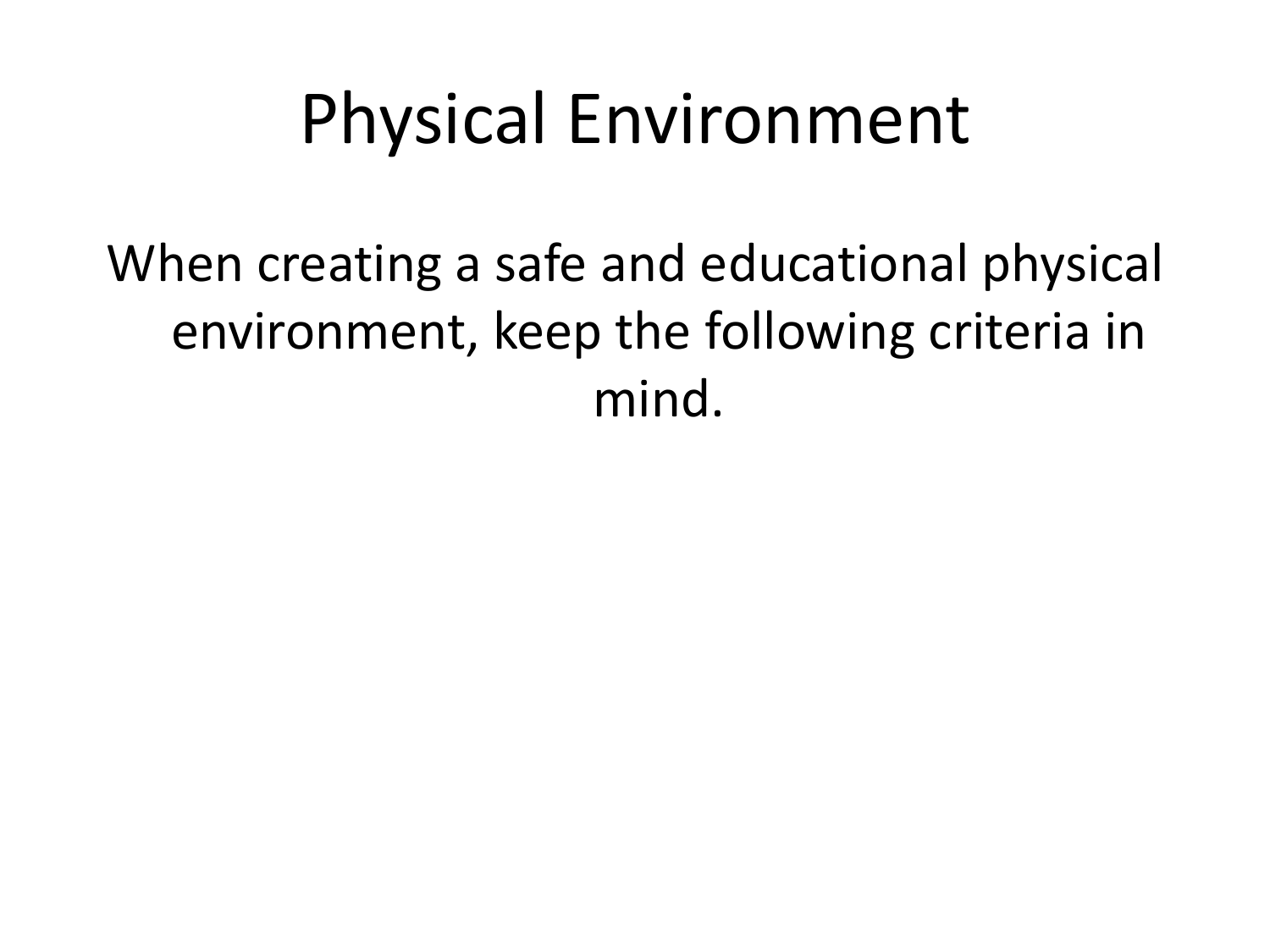- **The indoor and outdoor environments are safe, clean, attractive, and spacious**
- **Activity areas are defined clearly by spatial arrangement.**
- **Space is arranged so that children can work individually, together in small groups, or in a large group.**
- **Space is arranged to provide clear pathways for children to move from one area to another and to minimize distractions.**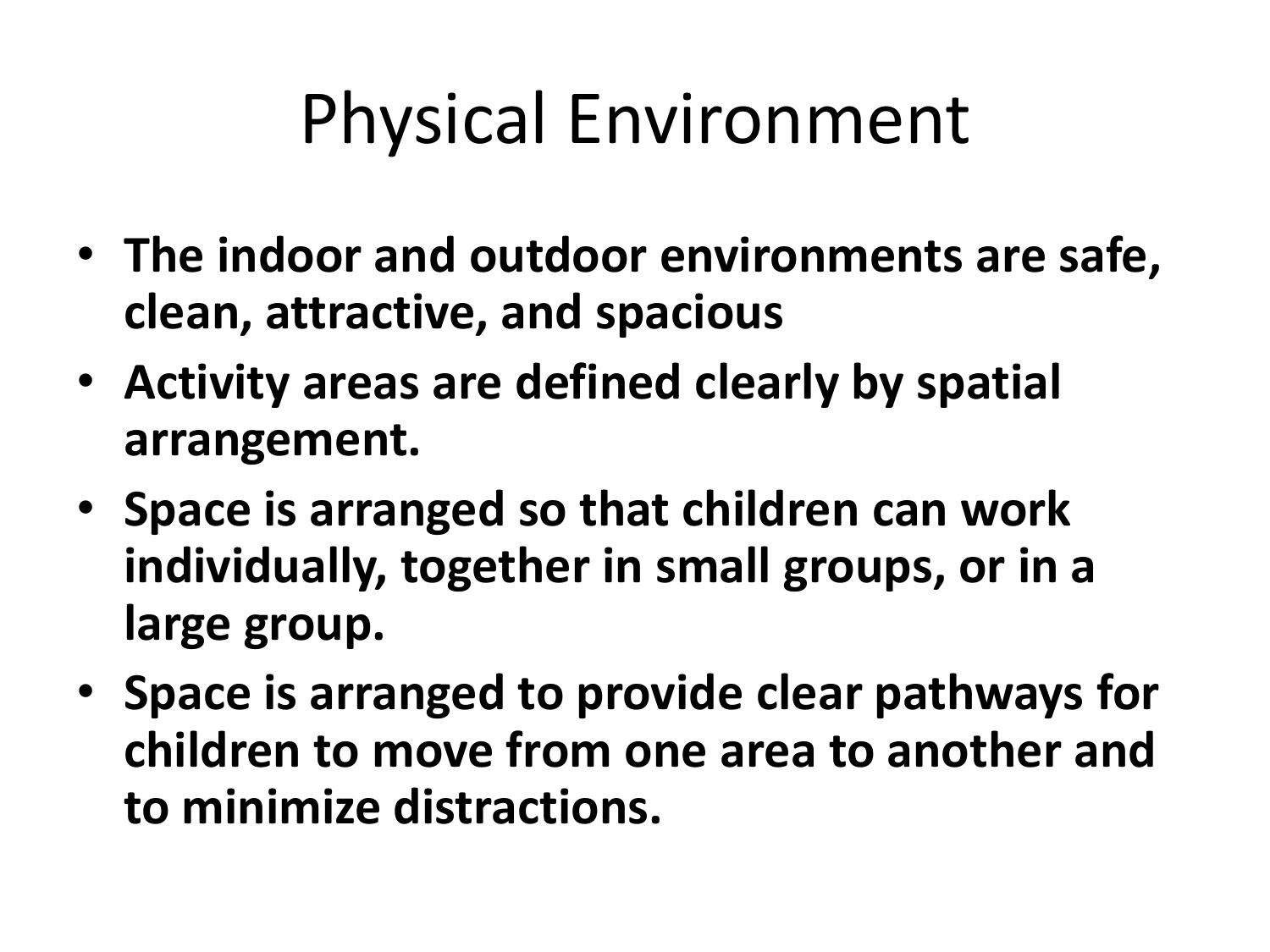- **The space for toddlers and preschool children is arranged to facilitate a variety of small group and/or individual activities, including block building, social, dramatic play, art, music, science, math, manipulative, and quiet book reading.**
- **Other activities such as sand/water play and woodworking also are available on occasion.**
- **Carpeted space as well as hard surfaces such as wood floors and ample crawling/toddling areas are provided for infants and nonwalkers.**
- **Sturdy furniture is provided so non-walkers can pull themselves up or balance themselves while walking.**
- **School-age children are provided separate space arranged to facilitate a variety of age-appropriate activities and permit sustained work on projects.**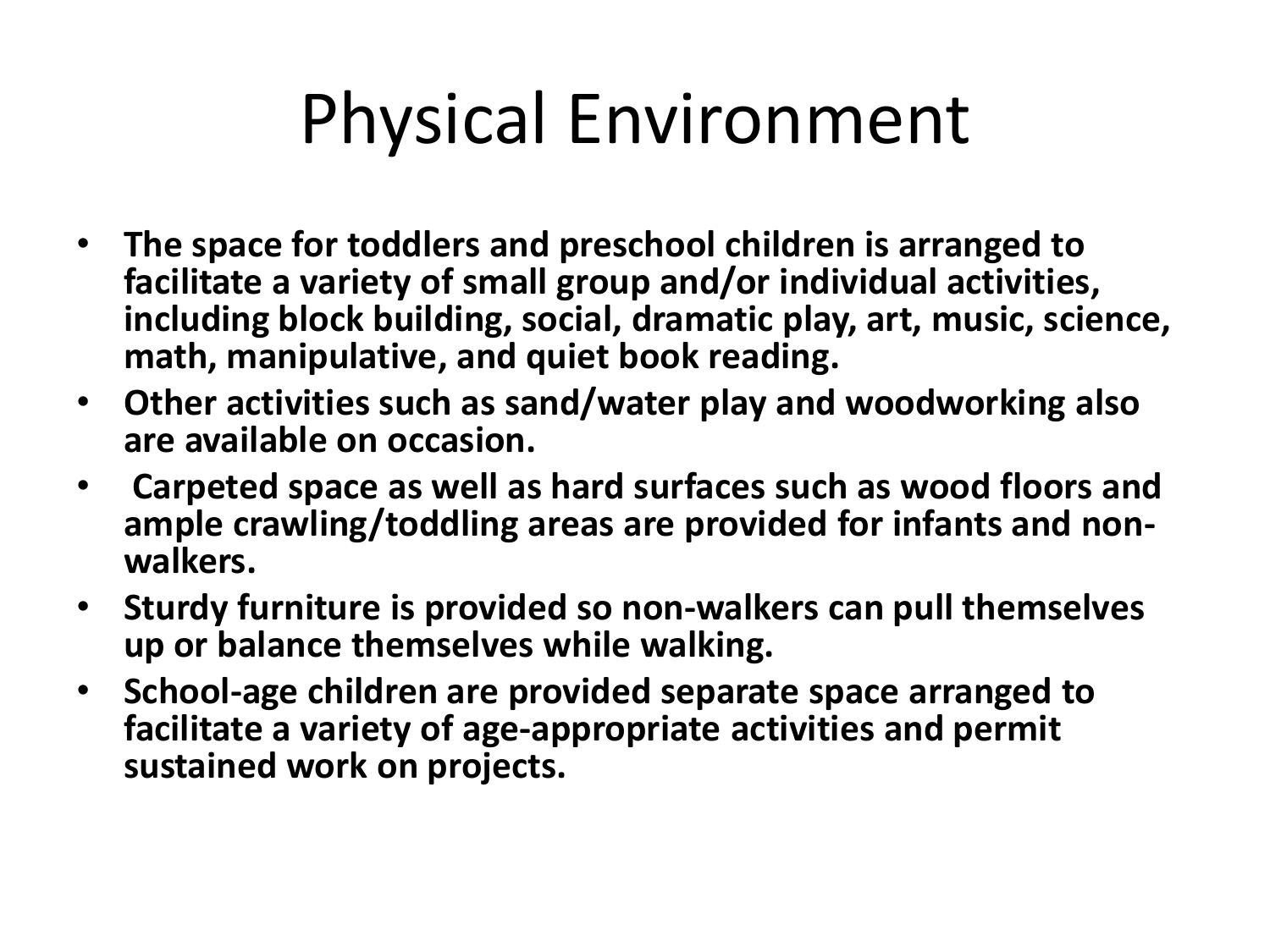- **Age-appropriate materials and equipment of sufficient quantity, variety, and durability are readily accessible to children and arranged on low, open shelves to promote independent use by children.**
- **Materials are rotated and adapted to maintain children's interest.**
- **Individual spaces for children to hang their clothing and store their personal belongings are provided.**
- **Private areas are available indoors and outdoors for children to have solitude.**
- **The environment includes soft elements such as rugs, cushions, or rocking chairs.**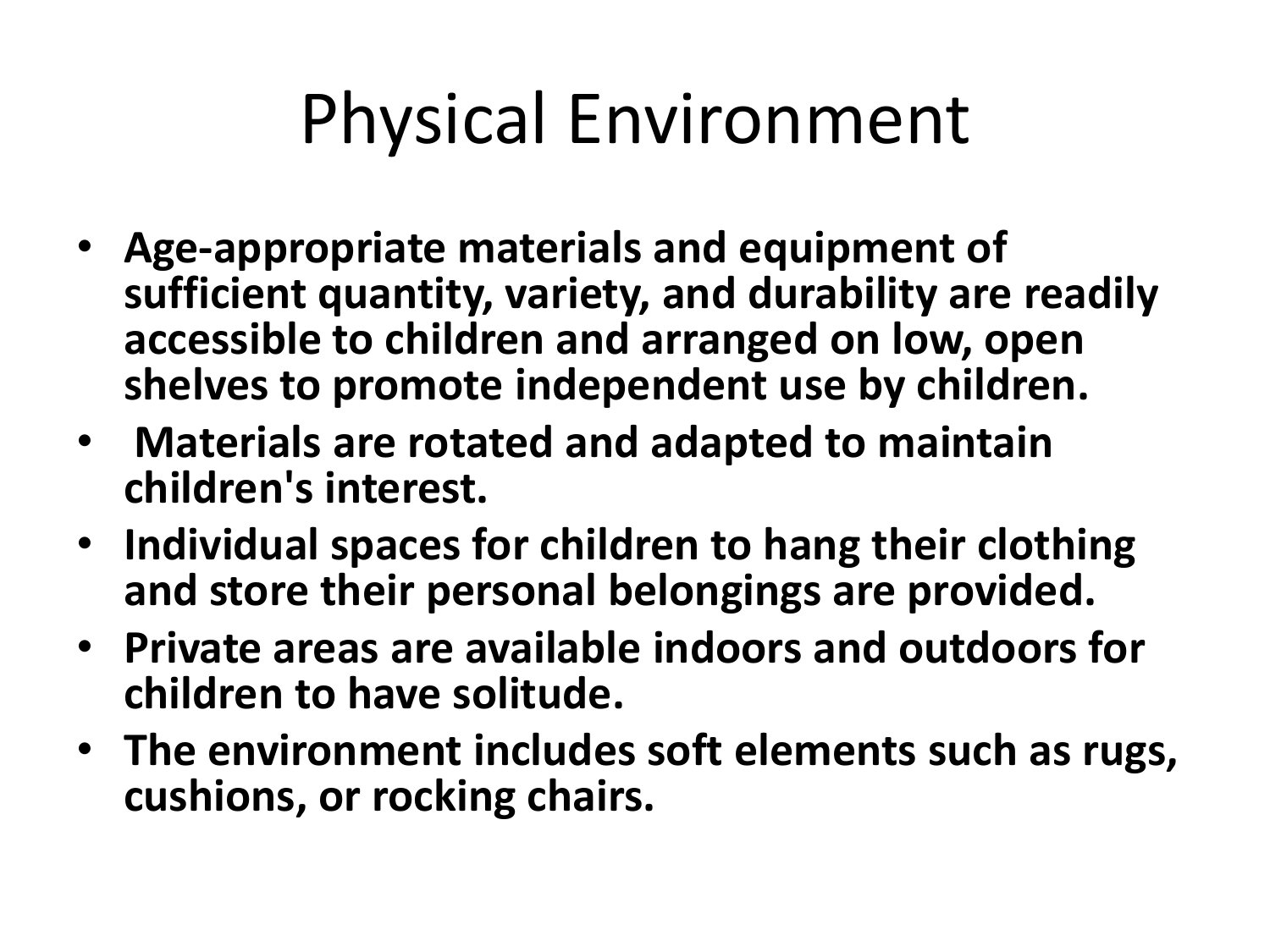- **Sound-absorbing materials are used to cut down on excessive noise.**
- **The outdoor area includes a variety of surfaces, such as soil, sand, grass, hills, flat sections, and hard areas for wheel toys.**
- **The outdoor area includes shade; open space; digging space; and a variety of equipment for riding, climbing, balancing, and individual play.**
- **The outdoor area is protected by fences or natural barriers from access to streets or other dangers.**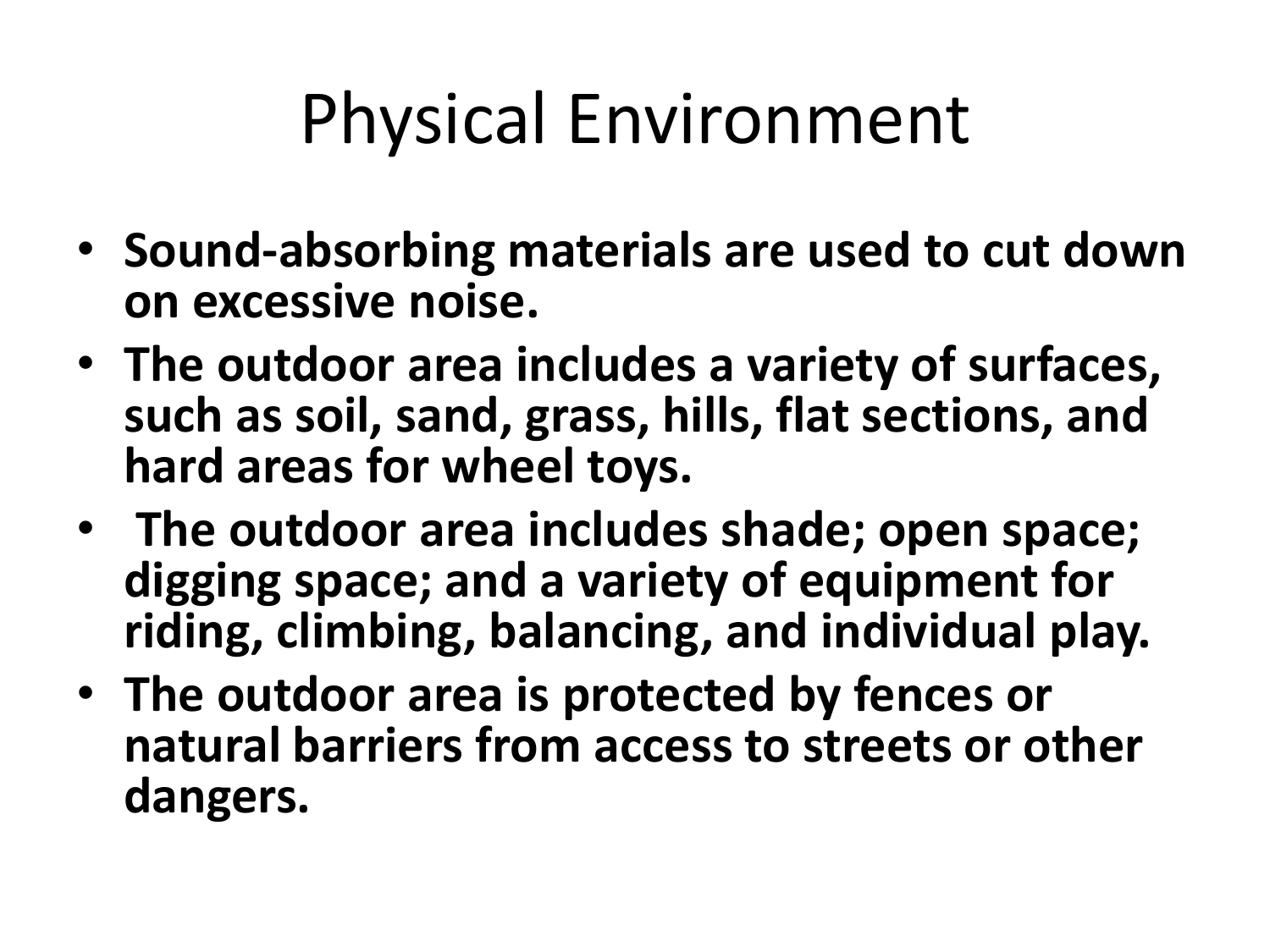#### **Block Center**

- a complete set of unit blocks. You can choose wooden, cardboard, plastic, or foam blocks. Each set has pros and cons. Choose what is best for your group of children
- large and small vehicles;
- animals, people and traffic signs;
- recyclables such as cardboard boxes, paper towel tubes and oatmeal containers.
- Design plans that can be donated by a parent who is a architect or engineer.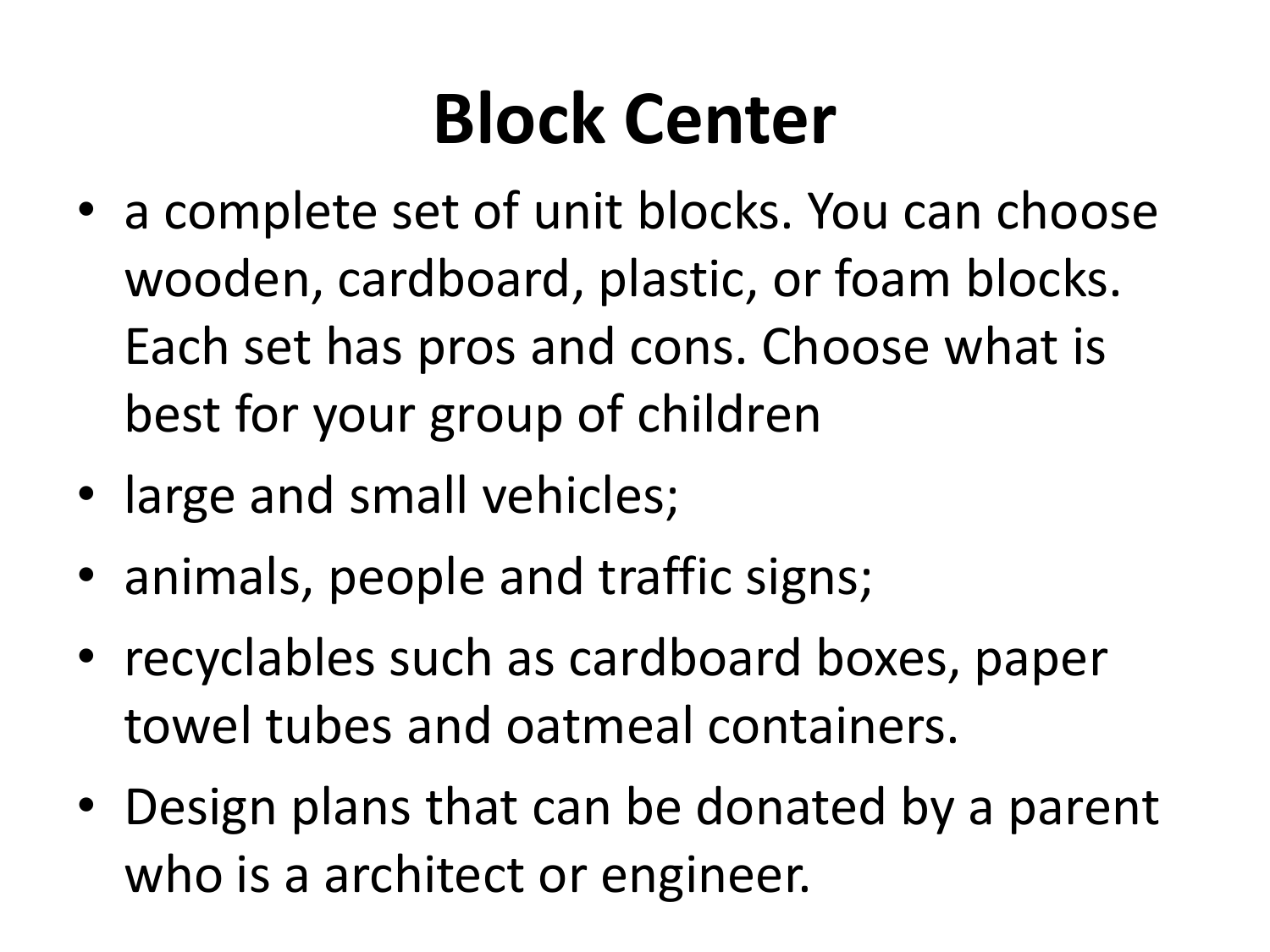## **Dramatic Play Center**

- dramatic play furniture (materials available depend on the current theme),
- dishes, utensils, place mats, pots, pans, food sets,
- telephones, computer keyboards, old typewriters,
- Dress up clothes, purses, wallets, shoes,
- menus, a cash register,
- paper, and pencils.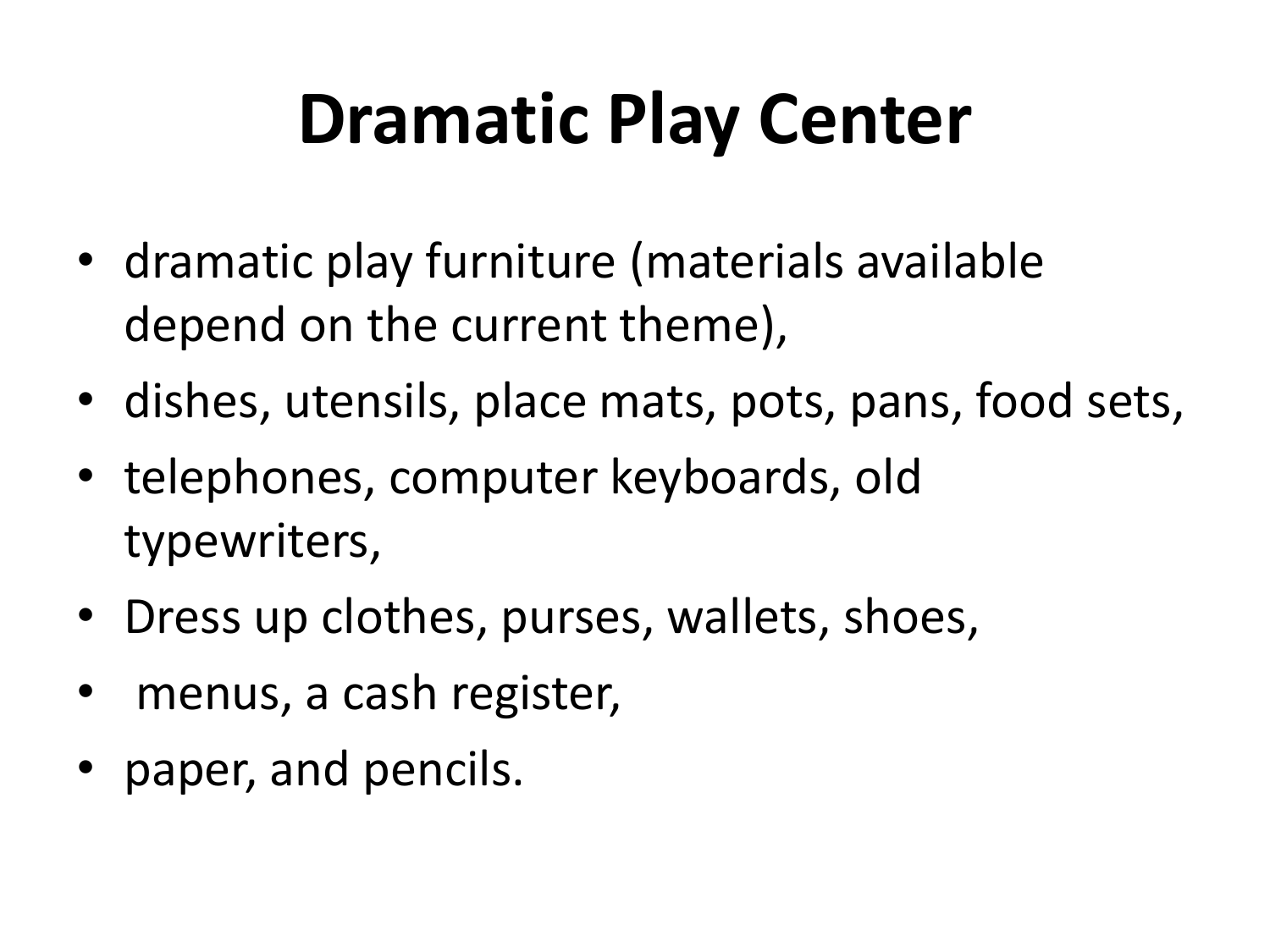## **Writing Center**

- children's journals;
- pens, pencils,
- colored pencils,
- crayons, markers;
- various paper supplies,
- index cards;
- recycled magazines (that have been reviewed), menus, books, newspapers,
- clipboards and notebooks;
- magnetic letters; and examples of print, including sentence strips with the children's names on them, properly labeled items and alphabet strips.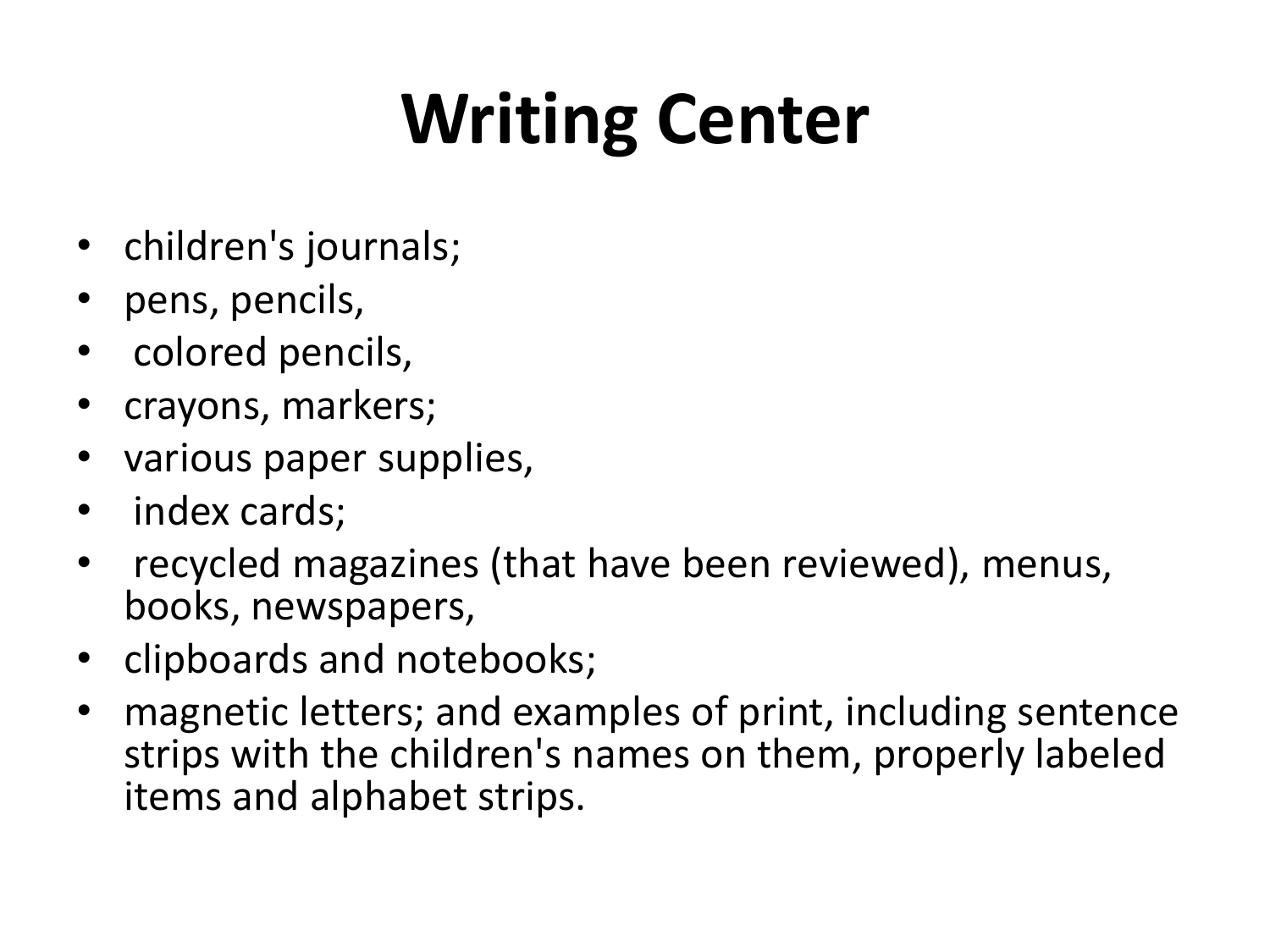### **Creativity and Art Center**

- painting supplies, pencils, crayons, markers and easels;
- recyclables such as wallpaper samples, fabric pieces and collage materials;
- glue and scissors;
- and various paper supplies.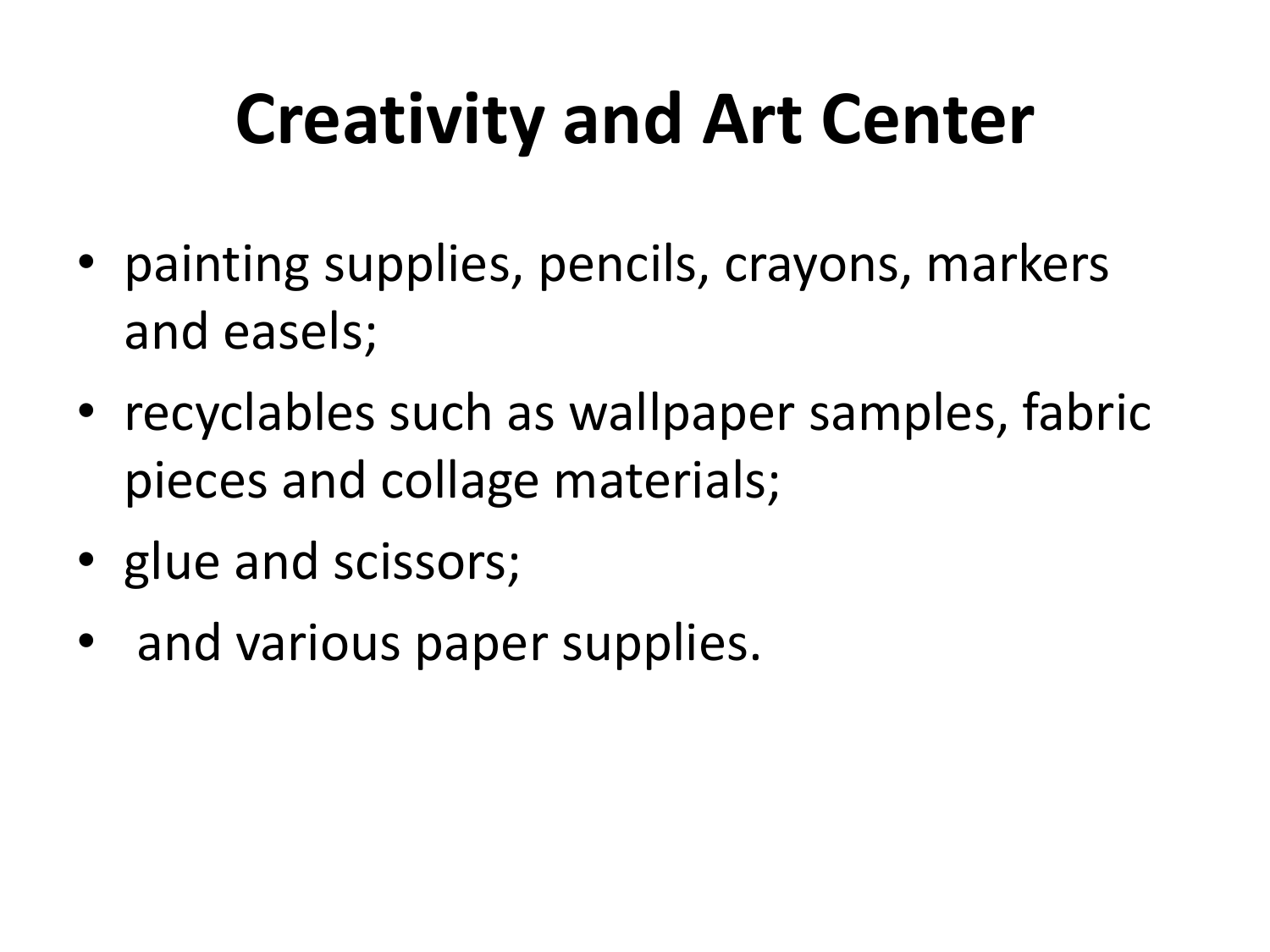# **Reading and Listening Center**

- children's literature (with the current themerelated literature),
- magazines, newspapers,
- song and poem charts;
- an audiocassette or CD player, headphones, stories recorded on tape and/or other taperecorded songs;
- stories and poems;
- and soft elements such as rugs, pillows and beanbags.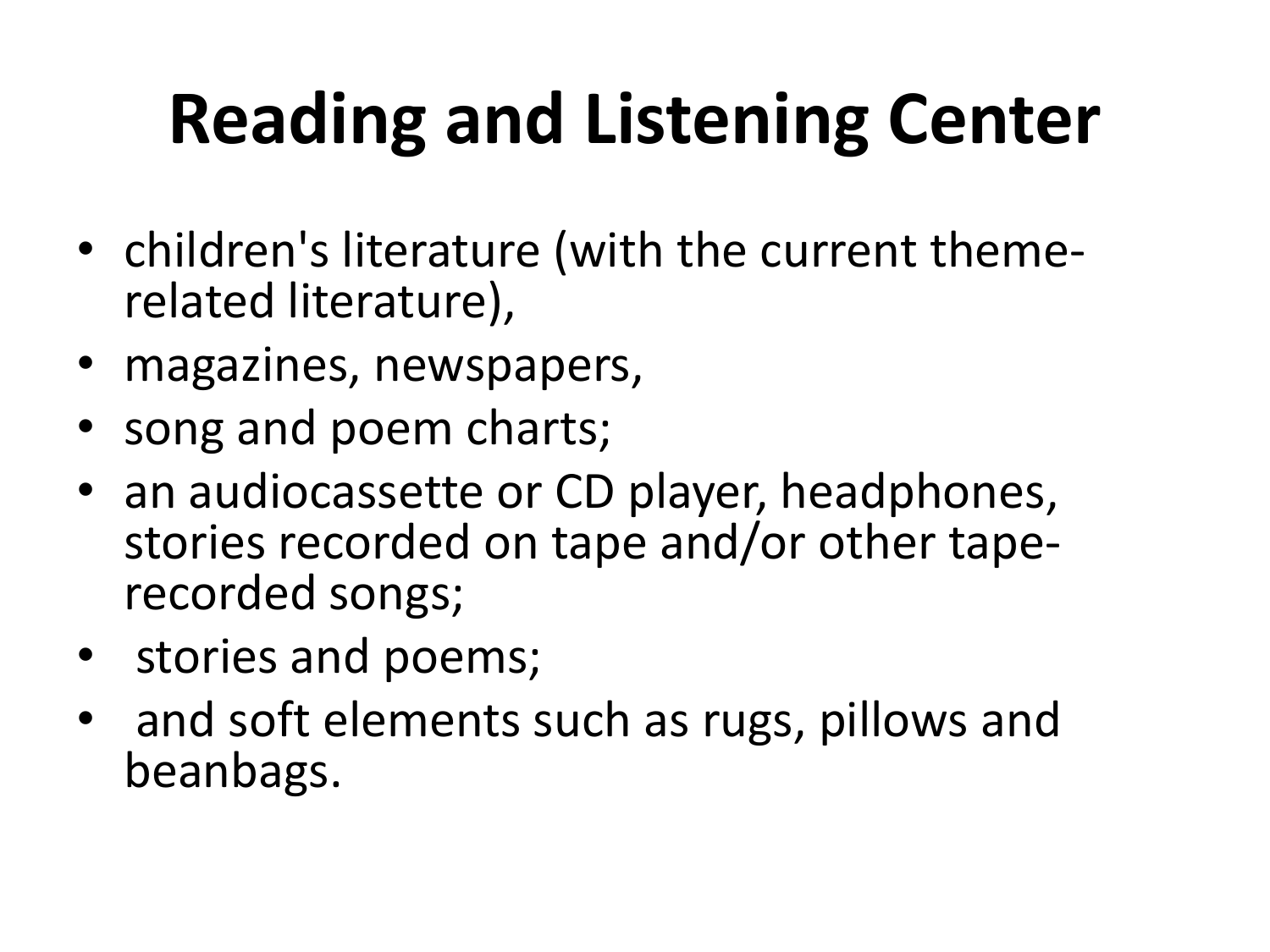## **Math and Manipulative Center**

- calendar, weather and number charts;
- magnetic numbers, puzzles, games and flash cards;
- safe manipulative for sorting (large buttons, stamps, stickers, etc.);
- paper, pencils, notebooks, index cards;
- measuring cups and spoons, cookie cutters in varying shapes and other materials used to weigh and measure.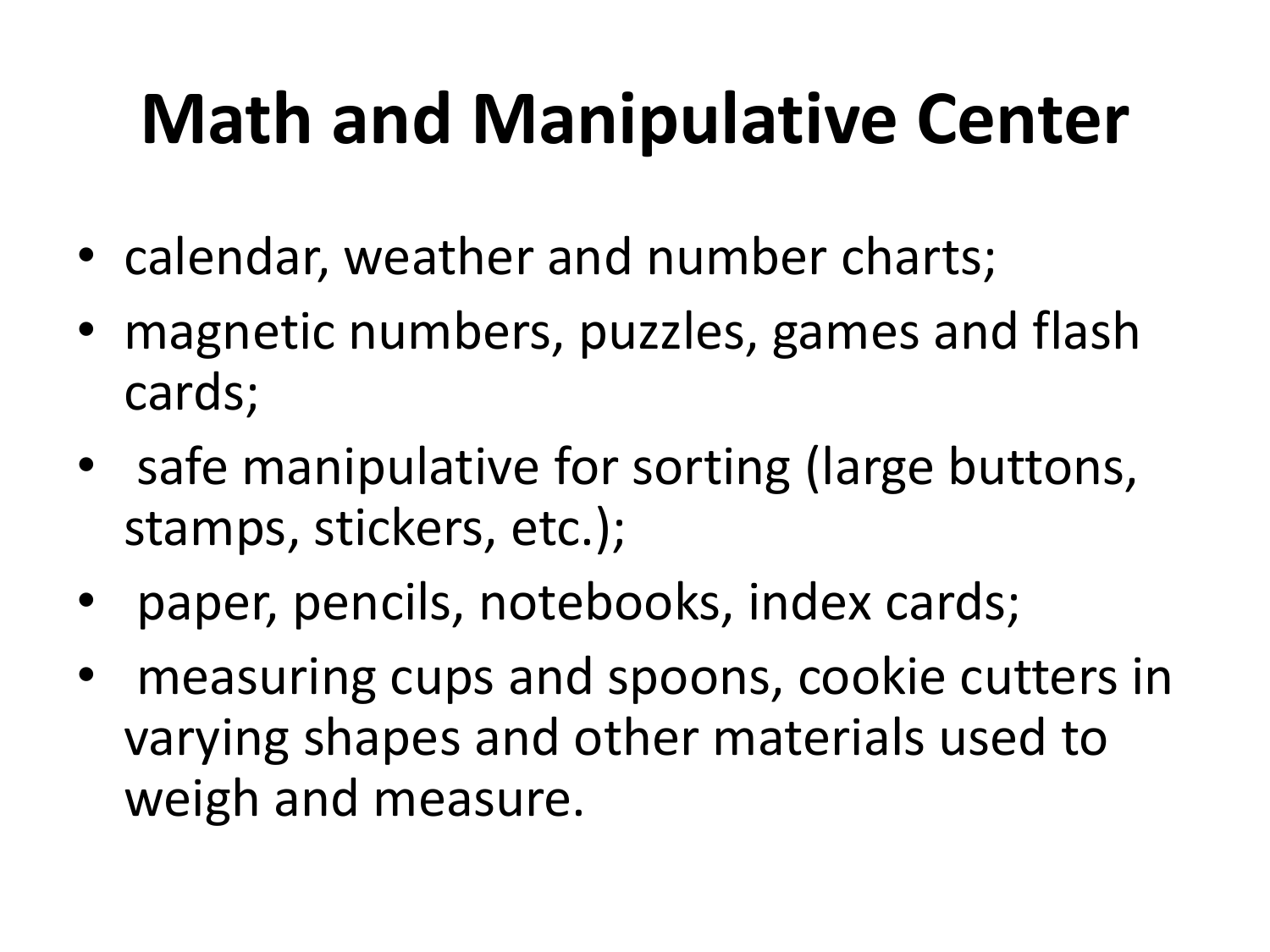### **Science and Sensory Center**

- sand and/or water table;
- Wonder Bottles (recycled water bottles with water and oil mixed together with small shells, rocks, sand, food coloring, etc.);
- magnets and magnetic items;
- feathers, leaves and other items from nature;
- magnifying glasses and mirrors.